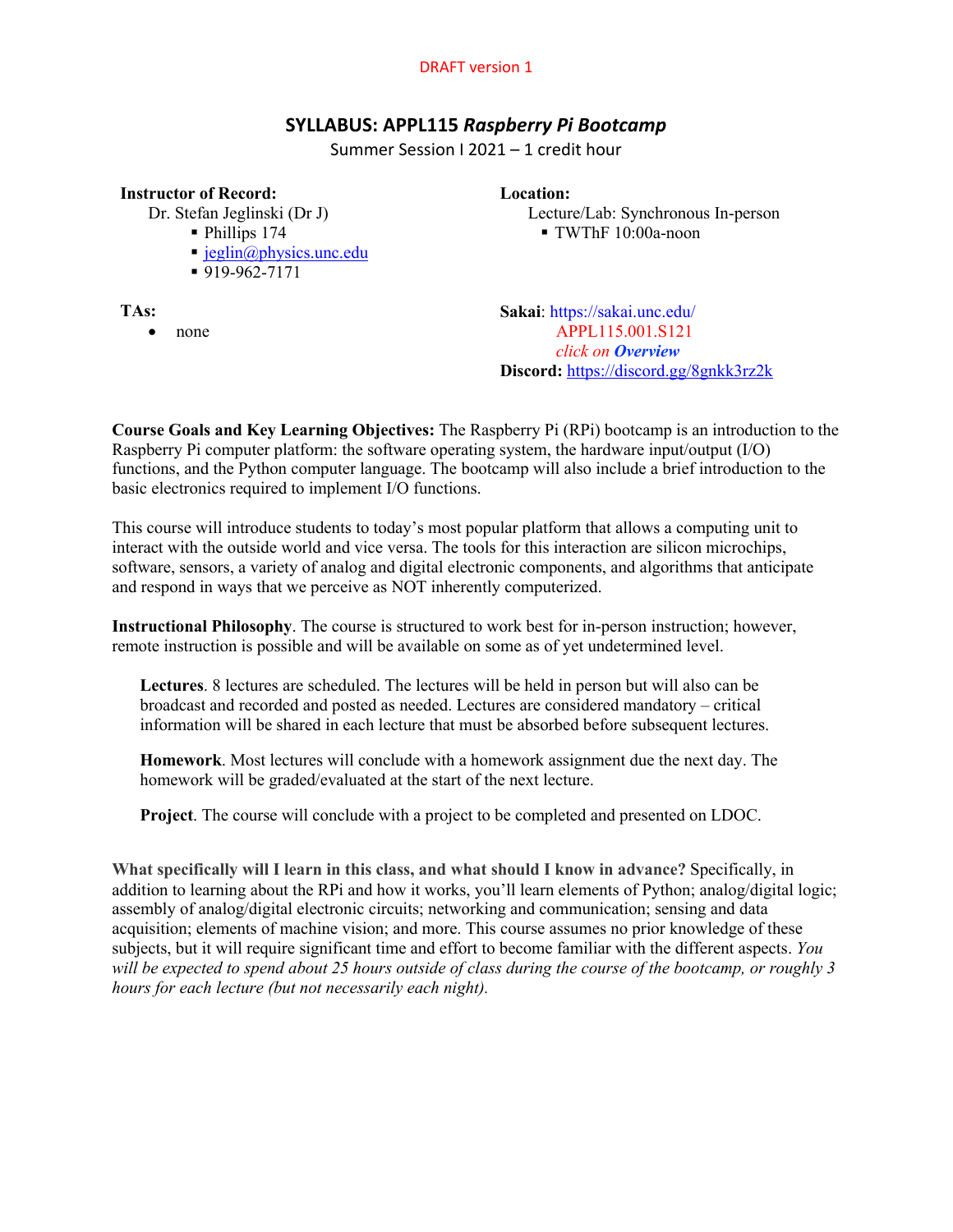# **Required Materials:**

- Raspberry Pi v4 (loaned by instructor)
- Secondary electronics components such as breadboards, wiring kits, etc (loaned by instructor)
- Tertiary electronics components supplied as needed by instructor
- Wireless-enabled laptop running Windows/macOS/Linux (you must supply)
- Scientific calculator: limited use in some classroom activities

**Prerequisite**: None. *If you have ABSOLUTELY NO physics or programming or electronics experience, this course will be more challenging, but it is designed to bootstrap those with no experience*. Contact the instructor for discussion.

**Attendance.** Students are expected to attend and participate in every lecture; no other attendance is required – only submission of the required homework and project for credit. If you will miss any lectures or have conflicts with either lecture or assignments, you must communicate this to the instructor, preferably beforehand, but as soon as possible under all circumstances. Students are responsible for learning any material that is missed due to absence. Valid excuses for extended absences include:

- Severe illness with doctor's or Dean's note
- Grave family circumstances
- Participating in University-sanctioned events with supporting documentation
- Travel for other classes with supporting documentation
- *Pre-planned personal trips or family vacations are not valid excuses*

**Deliverables.** Each student will be expected to complete a project by the end of the bootcamp. Project requirements depend on your experience and will be outlined as the course proceeds (please fill out the demographic survey on the Sakai Overview page).

**Grading**. This bootcamp is pass/fail. The instructor will provide more guidance on FDOC as to what constitutes pass/fail outcomes.

**Communication with Instructors or TAs**. The *official* method of communication in this bootcamp is email. Critical communications will be sent by e-mail or as posted announcements to Sakai that will be echoed in e-mail; however, the bootcamp will be conducted in an informal way, and informal communication is strongly encouraged via our Discord server. See the Sakai Overview page for Discord details. *Students who don't check their e-mail or Discord and who miss important communications do hereby agree to be docked accordingly*.